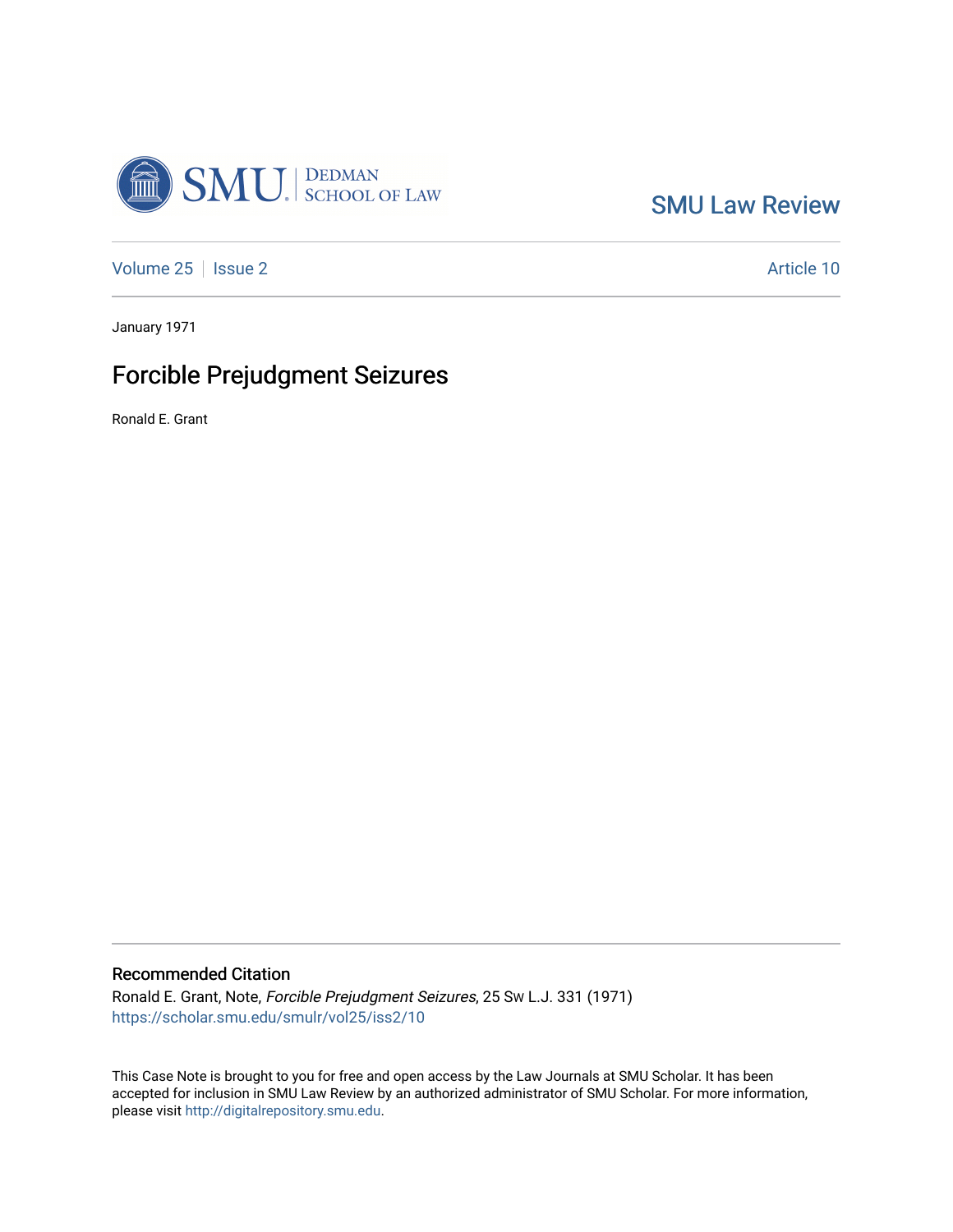## Forcible Prejudgment Seizures

Each of three plaintiff-families purchased household goods' **"on** time" from the defendant-merchants.<sup>2</sup> In each instance plaintiffs were unable to complete payments.' The defendants seized or threatened to seize the property pursuant to a New York civil statute permitting the forcible seizure of the goods without a court order.<sup>4</sup> The plaintiffs sought to enjoin the repossessions and requested that a federal three-judge court declare the statute unconstitutional as being violative of the fourth amendment protection against unreasonable searches and seizures and the due process clause of the fourteenth amendment. Financially unable to secure a surety or post the bond prescribed **by** the statute to replevy the goods until such time as a judicial determination of the rights of the parties could be made, the plaintiffs obtained temporary restraining orders to prevent the defendants from seizing the property. *Held, permanent injunction granted:* The provisions of the New York statute permitting the forcible, prehearing seizure of chattels **by** an unsatisfied creditor without an order

 $2$  Two separate actions were joined for consideration. Also named as defendants were nonjudicial enforcement officers, city marshals, a sheriff, and the attorney general of the State **of** New York. *Id.* at 716, 720.

**a** Mrs. Laprease, a welfare recipient, was threatened with seizure of conditionally sold goods pursuant to the statute by defendants Engles, marshal for the city of Syracuse, and representatives of Raymours. One of the representatives agreed to hold the seizure in abeyance if certain payments were made. Mrs. Laprease was unable to make these payments and alleged that she was in immediate danger of having the goods seized and that the goods were necessary and essential for the health of herself and her family. She further alleged that she was unable to post the bond required by the statute to retrieve the goods and was unable to replace the goods in the event of seizure.

The Lawsons had as their sole income \$77.50 a week derived from Mr. Lawson's wages. The Lawsons' total assets consisted of goods purchased on time from Mantell's. The Lawsons met their payments to Mantell's until Mr. Lawson's income ceased as a result of an illness. In a subsequent agreement Mantell's agreed not to repossess the goods if one-half of the normal bi-weekly payments was made. The Lawsons alleged that they made payments pursuant to the agreement, but that the goods were seized by Mantell's in violation of the agreement.

Mrs. Messler was a recipient of Aid for Dependent Children and had no other income. Her husband purchased goods on time from Mantell's, but subsequently stopped payment on these goods. Mrs. Messier entered into an oral agreement with Mantell's whereby she agreed to assume the payments on the furniture if she could obtain title to the goods. A representative of Mantell's threatened subsequently to seize the goods if she did not surrender them voluntarily. Id. at 719-20. threatened subsequently to seize the goods if she did not surrender them voluntarily. *Id.* at 719-20. <sup>4</sup> N.Y. CiV. **PRAC.** LAW **§§** 7102, 7110 (McKinney 1963). Section 7102 provides in relevant

part:

(a) Seizure of a chattel. The sheriff shall seize a chattel without delay when the plaintiff delivers to him an affidavit, requisition and undertaking and, if an action to recover the chattel has not been commenced, a summons and complaint.

**(f)** Disposition of chattel by sheriff. Unless the court orders otherwise, the sheriff shall retain custody of the chattel for a period of three days after seizure. At the expiration of such period, the sheriff shall deliver the chattel to the plaintiff if there has not been served upon him either a notice of exception to plaintiff's surety, a notice of motion for an impounding order, or the necessary papers to reclaim the chattel. Upon failure of the surety on plaintiff's undertaking to justify, the sheriff shall deliver possession of the chattel to the person from whom it was seized.

*See* notes 46-47 infra, and accompanying text for definition and description of affidavit, requisition, and undertaking.

Section **7110** provides: **"If** a chattel is secured or concealed in a building or enclosure and it is not delivered pursuant to his demand, the sheriff shall cause the building or enclosure to be broken open and shall take the chattel into his possession."

<sup>&#</sup>x27;These goods included the following items: Laprease had a bed, box-spring and mattress, a highchair, an 11-piece dinette set and other household furnishings; Lawson had a stove and a refrigerator; and Messler had kitchen furniture, a rug, 3 end tables, lamps, a chair and a record player. Laprease v. Raymours Furniture Co., 315 F. Supp. 716, 719-20 (N.D.N.Y. 1970).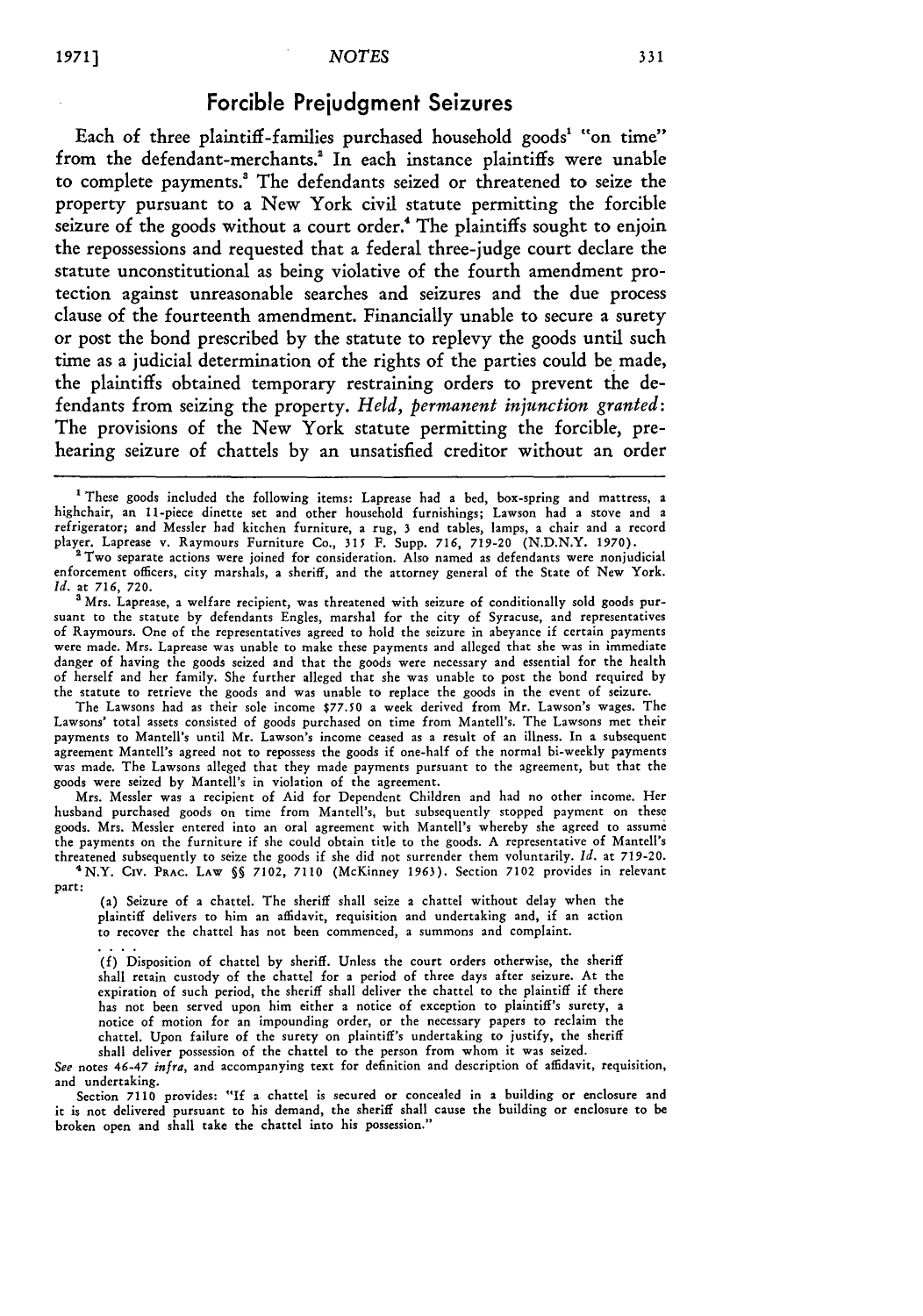from a judge or a court of competent jurisdiction violate the fourth and fourteenth amendments. *Laprease v. Raymours Furniture Co.,* **315** F. Supp. *716* (N.D.N.Y. 1970).

#### I. THE **DEVELOPMENT** OF **NONJUDICIAL REPOSSESSION**

At early common law the physical possession of property was the most important manifestation of the right of ownership.<sup>8</sup> Thus, a seller's right to repossess goods from a buyer who refused to pay for them was recognized.<sup>6</sup> But courts, busily engaged in real estate disputes, offered lengthy and cumbersome procedures to the impatient and unpaid seller of personalty." The Statute of Marlbridge' was an early attempt to rectify this situation. Pursuant to this statute the sheriff was permitted upon receipt of a complaint to seize goods alleged to be wrongfully taken. While originally available only for goods wrongfully taken, the statute was later expanded to include the repossession of goods rightfully taken, but wrongfully detained. The sellers of merchandise were thus able to recover their goods without resort to the courts. This was the origin of the doctrine of self-help, or repossession.<sup>9</sup>

American jurisdictions have adopted variations of the English concept of repossession. In *Kenny v. Planer,'0* decided in 1869, the right of a seller to recover a conditionally sold sewing machine from a buyer who failed to meet his payments was upheld. The court noted that the right to possess one's own property allows him to use any possible means short of a breach of the peace to recapture it.<sup>11</sup> Some jurisdictions have recognized contractual agreements providing for nonjudicial repossession." In a notable example, Percifield v. Florida,<sup>13</sup> the seller repossessed an automobile on which the buyer had paid nothing, and in which the buyer had placed a "for sale" sign. The court held that the seller had committed no offense in repossessing the automobile, provided no breach of the peace was committed, and that a provision of the sales contract either expressly or impliedly provided for repossession upon default without judicial process.<sup>14</sup> Some form of nonjudicial repossession was recognized in virtually every jurisdiction by **1919** when the Uniform Commercial Sales Act (UCSA) was drafted." Section **16** of the UCSA merely reiterated some of the century-old accumulation of American case law, permitting in most cases the repossession of conditionally sold chattels without judicial process upon default, provided that **(1)** this could be done without a breach of the

F. **POLLOCK** & R. WRIGHT, **AN ESSAY ON POSSESSION IN THE COMMON LAW** 1 (1888).

**<sup>6</sup>** F. **POLLOCK &** F. **MAITLAND, HISTORY OF ENGLISH LAW BEFORE THE** TIME **OF EDWARD** I **27 (1923).**

<sup>&</sup>quot;Note, *The Forcible Recaptios of Chattels,* 28 **L.Q.** REv. 263, 264-65 (1912).

**<sup>8</sup>** Statute **of Marlbridge** of **1267, 52** Hen. 3, **c.** 21.

**<sup>9</sup>**Note, *supra* note *7,* at *265.* **1'09** N.Y.C.P. 131 (1869).

*<sup>111</sup>d.* at **134.**

*<sup>12</sup>See* Annot., 146 A.L.R. 1331-34 (1943). **<sup>1893</sup>**Fla. 247, **111 So.** *519* **(1927).**

**<sup>14</sup> For** an excellent discussion **on** the concept of the defaulting vendee, see **Comment,** *Non-Judicial Repossession-Reprisal in Need of Reform,* **11** B.C. **IND.** & **COM.** L. **REv.** 435, 437 **(1970).** *15 Id.*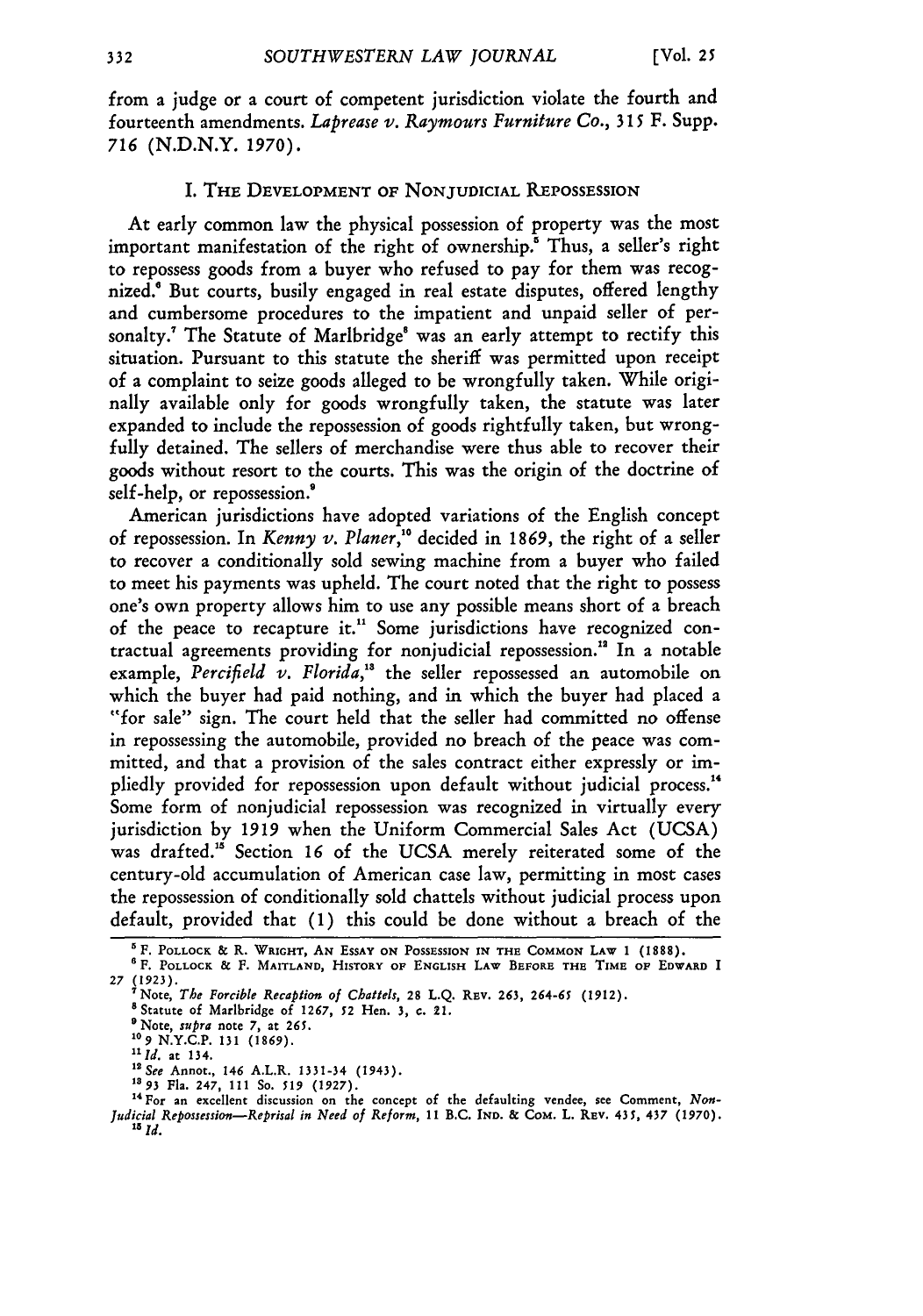peace, and (2) this was part of a contractual agreement." The Uniform Commercial Code **(UCC),** which superseded the **UCSA,** similarly authorized nonjudicial repossession of secured interests."

The UCC has been enacted in Texas<sup>18</sup> and, therefore, as to secured transactions, nonjudicial repossession is possible.1 " Unsecured goods are treated somewhat differently, however. The relevant Texas statutes provide that an officer of the appropriate court may issue a writ of attachment upon the receipt of an affidavit from the plaintiff, his agent or his attorney." The affidavit must allege that the defendant is justly indebted to the plaintiff.<sup>21</sup> Further, it must state that the plaintiff will probably lose his debt unless such attachment is issued.<sup>22</sup> The writ cannot issue until suit has been instituted" and the plaintiff has posted bond or obtained sureties to protect the defendant against wrongful actions.<sup>24</sup> The writ is delivered to the sheriff or constable<sup>25</sup> who, upon receipt, proceeds to levy upon the property.<sup>26</sup> The defendant is permitted to replevy at any time prior to judgment by posting bond or obtaining sureties.<sup>27</sup>

While the nonjudicial remedy of repossession was developed for the protection of the rights of creditors, the remedy has often failed adequately to safeguard whatever rights debtors might have in certain types of property.

#### II. DUE **PROCESS** PROTECTION OF **A** DEBTOR'S PROPERTY RIGHTS

At common law little sympathy was shown towards debtors unable to satisfy their obligations.<sup>28</sup> In the past there was a tendency to ignore what are now considered to be the requirements of procedural due process with respect to debtors' property rights." Recently the Supreme Court has

<sup>20</sup> Tex. Rev. Civ. Stat. ANN. art. 275 (1959)

**(1)** That the defendant is justly indebted to the plaintiff, and the amount **of** the demand, and . **...**

(12) That the debt is due for property obtained under false pretenses  $\ldots$  and  $Id$ .

<sup>22</sup> "The affidavit shall further state that the attachment is not sued out for the purpose of injuring or harrassing the defendant; and that the plaintiff will probably lose his debt unless such attachment is issued." *Id.* art. **276.**

**<sup>23</sup>Id.** art. **277. <sup>24</sup>***Id.* art. 279.

**"TEX.** R. Civ. P. *596.*

<sup>21</sup>*Id. 597.* <sup>21</sup>*Id.* **599.**

2 <sup>8</sup>**C. NADLER, THE LAW OF DEBTOR RELIEF** 2 (1954).

2" Reich, *Individual Rights and Social Welfare: The Emerging Legal Issues,* 74 **YALE** L.J. 1245 (1965).

**<sup>18</sup> UNIFORM COMMERCIAL** SALES ACT **§ 16.**

**<sup>17</sup>UNIFORM** COMMERCIAL **CODE** § **9-503:** "Unless otherwise agreed **a** secured party has on **de**fault the right to take possession of the collateral. In taking possession a secured party may proceed without judicial process if this can be done without breach of peace or may proceed **by** action."

<sup>&</sup>lt;sup>18</sup> ТEx. Bus. & Сомм. Соре Ann. § 9.503 (1968).<br><sup>19</sup> The provisions in a security agreement giving the lienholder the right to repossess in the event of a default, without notice to, or consent of, the debtor (and even over his protest), are valid, provided that this right is exercised without the use of either force or violence. Gulf Oil Corp. v. Smithey, 426 S.W.2d **262** (Tex. Civ. App.-Dallas 1968), *error dismissed.*

The judges and clerks of the district and county courts and the justices of the peace may issue writs of original attachment . **.** . upon the plaintiff, his agent or attorney, making an affidavit stating: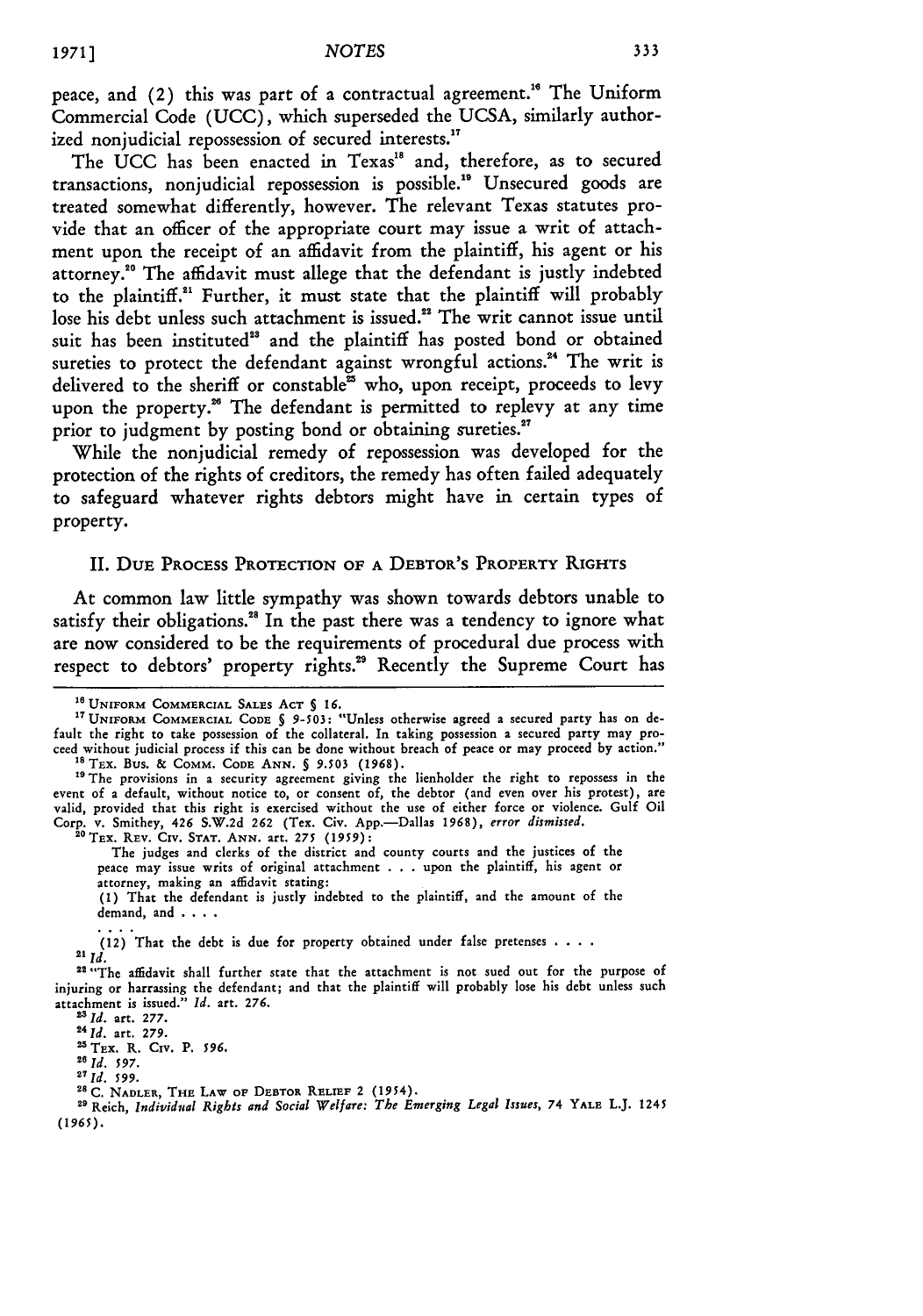apparently begun to reverse this trend." Particularly of interest is a recent decision concerning the garnishment of wages.

Wisconsin permitted the prejudgment garnishment of wages and merely required that the creditor request the court clerk to issue a summons to be served on the debtor's employer.<sup>31</sup> Thus, the debtor might first learn of the garnishment of his wages on the day he received his paycheck. In *Sniadach v. Family Finance Corp."* the Supreme Court held that Wisconsin's prejudgment garnishment statute, with its confiscation of property without notice and prior hearing, violated the debtor's right to fundamental due process. The Court reasoned that wages are a specialized type of property presenting distinct problems in the national economic system.<sup>38</sup> In most situations those having wages garnished are unable to adjust to any reduction of income, even for a short time. The very least that they must be accorded in terms of procedural due process is a hearing in advance of the initiating order.<sup>34</sup> At this hearing the validity, or at a minimum the probable validity, of the claim must be established before the wage earner may be deprived of the unrestricted use of his property.<sup>35</sup>

A possible exception to the prohibition of prejudgment garnishment exists when in extraordinary circumstances summary denial of property rights without due process may be both justified and permissible.<sup>36</sup> In *Fahey v. Malonee<sup>37</sup>* the United States Supreme Court held that one may be deprived of property by administrative action prior to a hearing when such action is essential to protect a vital governmental interest or the general public. Here the Federal Home Loan Bank Administration, without notice or hearing, appointed a conservator for the Long Beach Federal Savings and Loan Association on the grounds that the Association was conducting its affairs illegally." The Administration alleged that the management was unfit and was jeopardizing the interests of its members, creditors, and the public." The Court rejected the contention of the Association's shareholders that they had been denied due process. The Court conceded the drastic nature of appointing a conservator without a hearing, but noted that the "delicate nature of the institution and the impossibility of preserving credit during an investigation has made it an almost invariable custom to apply supervisory authority in this summary manner."<sup>40</sup>

**37332** U.S. 245 (1946).

 $\frac{38}{10}$  *Id.* at 247.

*<sup>&</sup>quot;0 See, e.g.,* Goldberg v. Kelly, *397* U.S. 254 (1970), wherein the Court held that welfare payments could not be denied a recipient without due process of law. The Court specifically held that denial of welfare entitlements, in order to satisfy the minimal standards of procedural due process, must be preceded by some form of evidentiary hearing in which the welfare recipient might confront and cross-examine adverse witnesses. **<sup>3</sup>**

**<sup>&#</sup>x27;** Ch. 127, **§ 10, [1969]** Wis. Laws 237. **"2395 U.S.** *337 (1969).*

<sup>&</sup>lt;sup>32</sup> 395 U.S. 337 (1969).<br><sup>33</sup> Id. at 340.

<sup>&</sup>lt;sup>34</sup> Id. at 343, citing United States v. Illinois Cent. R.R., 291 U.S. 457, 463 (1934).

**<sup>&#</sup>x27;** Sniadach v. Family Fin. Corp., 395 U.S. 337, 343 **(1970)** (Harlan, **J.,** concurring). However, the Court has held that if the creditor has obtained a judgment against his debtor, the debtor's wages may be garnished without a hearing since the judgment is deemed to be sufficient notice. Endicott-Johnson Corp. v. Encyclopaedia Press, **266** U.S. 285, 288 (1929).

**<sup>&#</sup>x27;"** Ewing **v.** Mytinger & Casselberry, Inc., 339 **U.S.** *594,* **598-600 (1950).**

<sup>&</sup>lt;sup>40</sup>*Id.* at 253.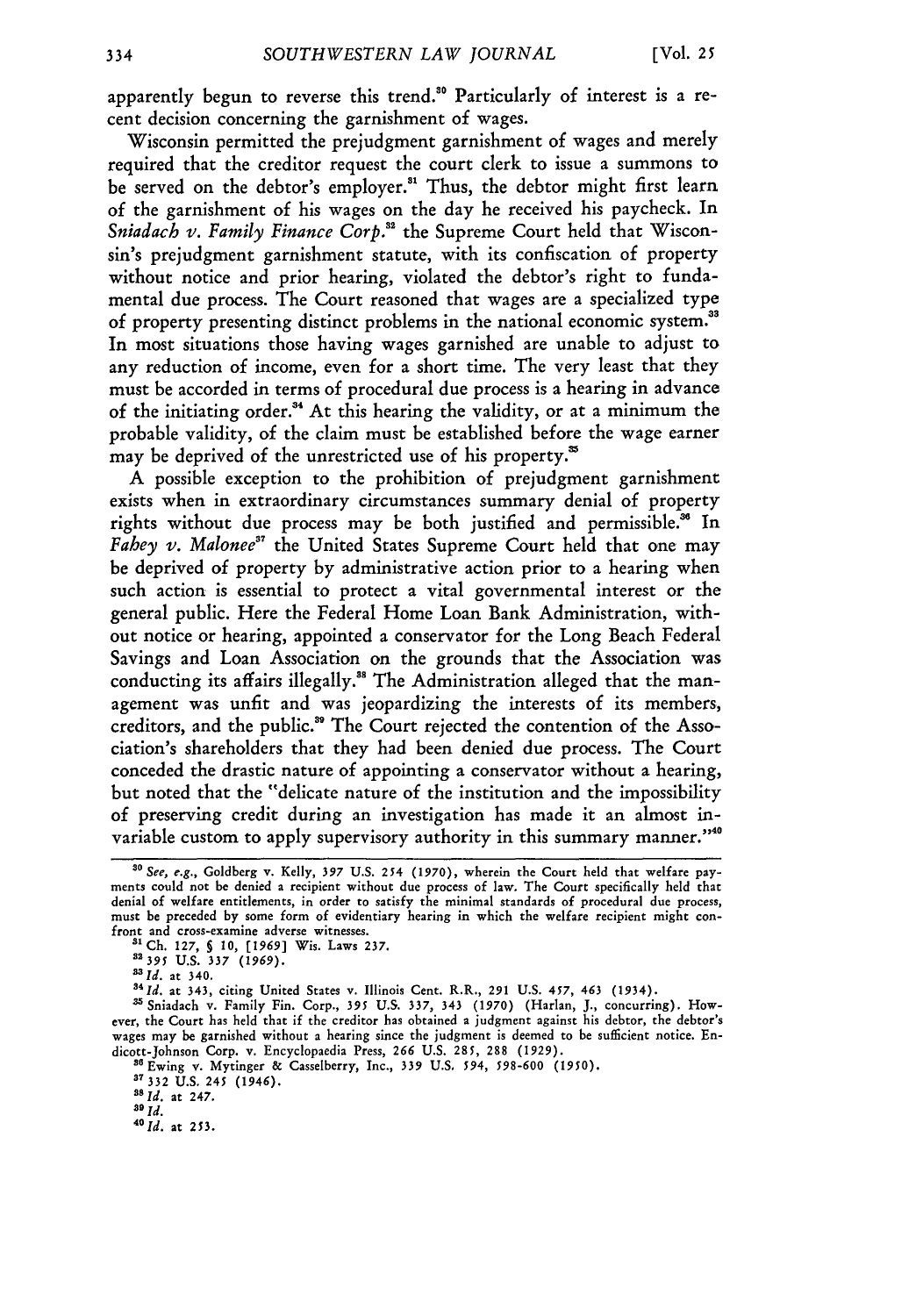Thus, a balancing test must be applied before procedural due process can be compromised.<sup>41</sup>

#### III. **LAPREASE** V. RAYMOURS FURNITURE **CO.**

In *Laprease v. Raymours Furniture Co.*<sup>42</sup> a three-judge court in the northern district of New York held unconstitutional those provisions of a New York statute<sup>43</sup> permitting the forcible, prehearing seizure of property **by** an unsatisfied creditor. The panel based its decision on both the fourth amendment and the due process clause of the fourteenth amendment.

*The Fourth Amendment.* The procedure outlined **by** the statute allowed the sheriff, in repossessing a concealed chattel that was not delivered to him upon demand, to forcibly break into any enclosure or building where the chattel might be found." He was armed only with what was termed **by** the statute to be an affidavit, a requisition, and an undertaking." Briefly defined, the affidavit required, among other things, identification of the chattel to be repossessed and statement of its value." The "undertaking" was in effect a bond in an amount "not less than twice the value of the chattel stated in the plaintiff's affidavit."<sup>47</sup> The "requisition" was apparently the only order the sheriff possessed to authorize seizure of the chattel

<sup>44</sup>*Id.; see* note 3 supra.

<sup>45</sup> If an action has been commenced by the alleged creditor, the statute requires the plaintiff to additionally deliver to the sheriff a summons and a complaint. *See* note 3 supra. However, the court interpreted the statute as not requiring service of the summons and complaint by the sheriff upon the alleged *defendant,* while seizing the property. 315 F. Supp. at 722 n.8; *see* note **62** infra, and accompanying text.

'N.Y. Cxv. PRAc. **LAW § 7102(c)** (McKinney **1963):**

(c) Affidavit. The affidavit shall clearly identify the chattel to be seized and shall state:

1. that the plaintiff is entitled to possession by virtue of facts set forth;

2. that the chattel is wrongfully held by the defendant named;

3. whether an action to recover the chattel has been commenced, the defendants served, whether they are in default, and, if they have appeared, where papers may be served upon them; and

4. the value of each chattel or class of chattels claimed or the aggregate value of all chattels claimed.

*4 7 1Id. §* 7102(e):

(e) Undertaking. The undertaking shall **be** executed by sufficient surety, acceptable to the sheriff. The condition of the undertaking shall be that the surety is bound in a specified amount, not less than twice the value of the chattel stated in the plaintiff's affidavit, for the return **of** the chattel to any person to whom possession is awarded by the judgment, and for payment of any sum awarded by the judgment against the person giving the undertaking. A person claiming a lien on the chattel may except to the plaintiff's surety . **...**

<sup>&</sup>lt;sup>41</sup> There are other instances where extraordinary circumstances exist and in which it is neither practical nor possible to wait for procedural due process. When a particularly urgent situation emerges, an immediate response is necessary. The Court will sustain these extraordinary responses. *See, e.g.,* Ewing v. Mytinger & Casselberry, Inc., **339** U.S. **594** (1950) (seizure of mislabeled vita-min product); Yakus v. United States, **321** U.S. 414 (1944) (adoption of wartime price regulations); North American Cold Storage Co. v. Chicago, 211 U.S. **306** (1908) (seizure of food not fit for human consumption). One court of appeals has stated that "in a wide variety of situations, it has long been recognized that where harm to the public is threatened, and the private interest infringed is reasonably deemed to be of less importance, an official body can take summary action pending a later hearing." R.H. Holman & Co. v. SEC, 299 F.2d 127, **131** (D.C. Cir), *cert. denied,* 370 **U.S. 911** (1962).

<sup>42315</sup> F. Supp. *716* (N.D.N.Y. 1970).

<sup>&#</sup>x27;N.Y. **CIv.** PlAc. LAW **§§** 7102, 7110 (McKinney 1963).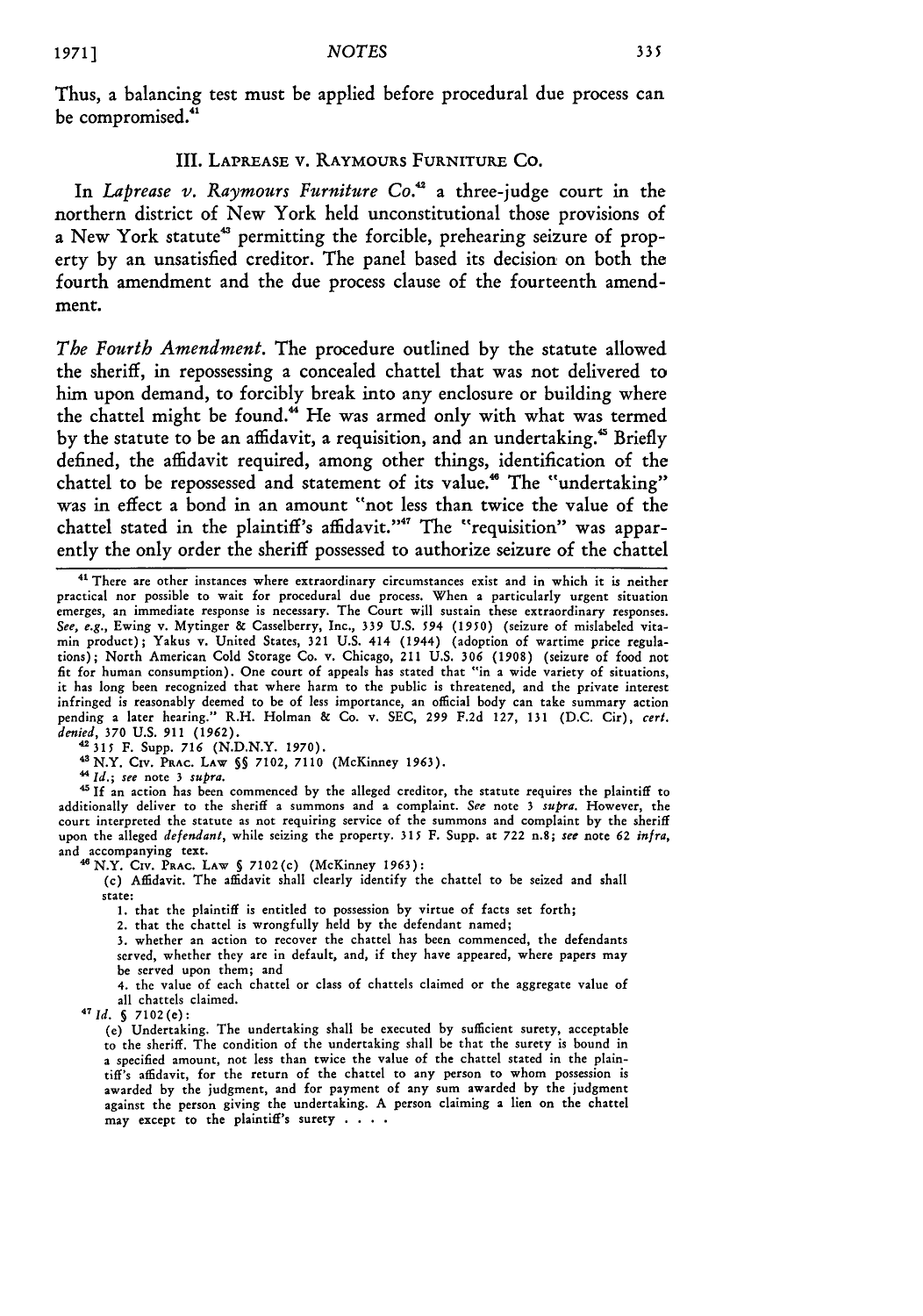and was "deemed the mandate of the court."'" No search warrant was required, nor was any intervention or action by a judicial officer contemplated. The Laprease court held this procedure to be unconstitutional on its face, in violation of the fourth amendment as applied through the fourteenth."

The court noted that the fourth amendment prohibits unreasonable searches and seizures in both civil and criminal matters.<sup>50</sup> Any search of a private dwelling without a search warrant as required by the fourth amendment, the court argued, is presumptively unreasonable.<sup>51</sup> The rationale is the prohibition of arbitrary intrusions of private property by government officials. Warrantless searches are permissible only under exceptional circumstances,"2 but none existed in the situation confronting the court in *Laprease.* Hence, the unconstitutionality turns on the application of the fourth amendment to civil matters." Even though support is found only in dictum of a United States Supreme Court decision,<sup>64</sup> argument with the court on this point is difficult, especially in view of the particular situation. A private party, desiring repossession under the New York statute, can in effect raise himself to the legal status of a law enforcement officer and require the sheriff, acting as his agent, to beat down the door of anyone concealing unsatisfactorily paid-for property, simply by filling out a few papers and without even an *ex parte* proceeding before a judge.' The possibilities for abuse should be apparent.<sup>86</sup>

While the application of the fourth amendment to civil proceedings may or may not be a novel concept, the importance of *Laprease* would

*4 Sld. §* 7102(d). 49315 F. Supp. at **722. so** *See* note **51** *infra.*

"1For this proposition the court cited James v. Goldberg, **303** F. Supp. **903,** *935* (S.D.N.Y. 1969). If such a presumption of unconstitutionality exists, it must be rebuttable since the holding of unconstitutionality was reversed by the Supreme Court *sub nom.* Wyman v. James, 400 U.S. *309* (1971). In *Wyman* a mandatory visit of a welfare recipient's home **by** a caseworker was held constitutional. The Court noted that the *Wyman* facts were distinguishable from prior cases involving searches of dwelling houses since in *Wyman* the refusal to allow the caseworker to enter was not made a criminal offense. The Court said: "If a statute made [the welfare recipient's] refusal a criminal offense, and if this case were one concerning her prosecution under that statute, *Camara* [v. Municipal Court, **387** U.S. 523 (1967)] and *See* [v. City of Seattle, **387** U.S. 541 (1967)] would have conceivable pertinency." 400 U.S. at 325.

Although *Laprease* was not a criminal prosecution, had plaintiffs resisted the repossession they could have been prosecuted under N.Y. **PENAL LAW §** 195.05 (McKinney **1965):** *Obstructing governmental administration*

A person is guilty of obstructing governmental administration when he intentionally obstructs, impairs or perverts the administration of law or other governmental function or prevents or attempts to prevent a public servant from performing an official function, **by** means of intimidation, physical force or interference, or by means

of any independently unlawful act.<br><sup>52</sup> United States v. Jeffers, 342 U.S. 48 (1951).

*<sup>53</sup>But see* note 51 *supra.*

4Camara v. Municipal Court, **387** U.S. 523, **530** (1967), in which the Court stated: "It is surely anomalous to say that the individual and his private property are fully protected by the Fourth Amendment only when the individual is suspected of criminal behavior.

<sup>55</sup> The *Laprease* court took special exception to the statutory requirement that the requisition be deemed the mandate of the court; rather, such was "the mandate of the plaintiff's attorney issued without the examination of an intervening magistrate, and resulting in a taking against the will of the owner." 315 F. Supp. at **722.**

<sup>56</sup> "If the sheriff cannot invade the privacy of a home without a warrant when the state interest is to prevent crime, he should not be able to do so to retrieve a stove or refrigerator about which the right to possession *is* disputed." *Id.*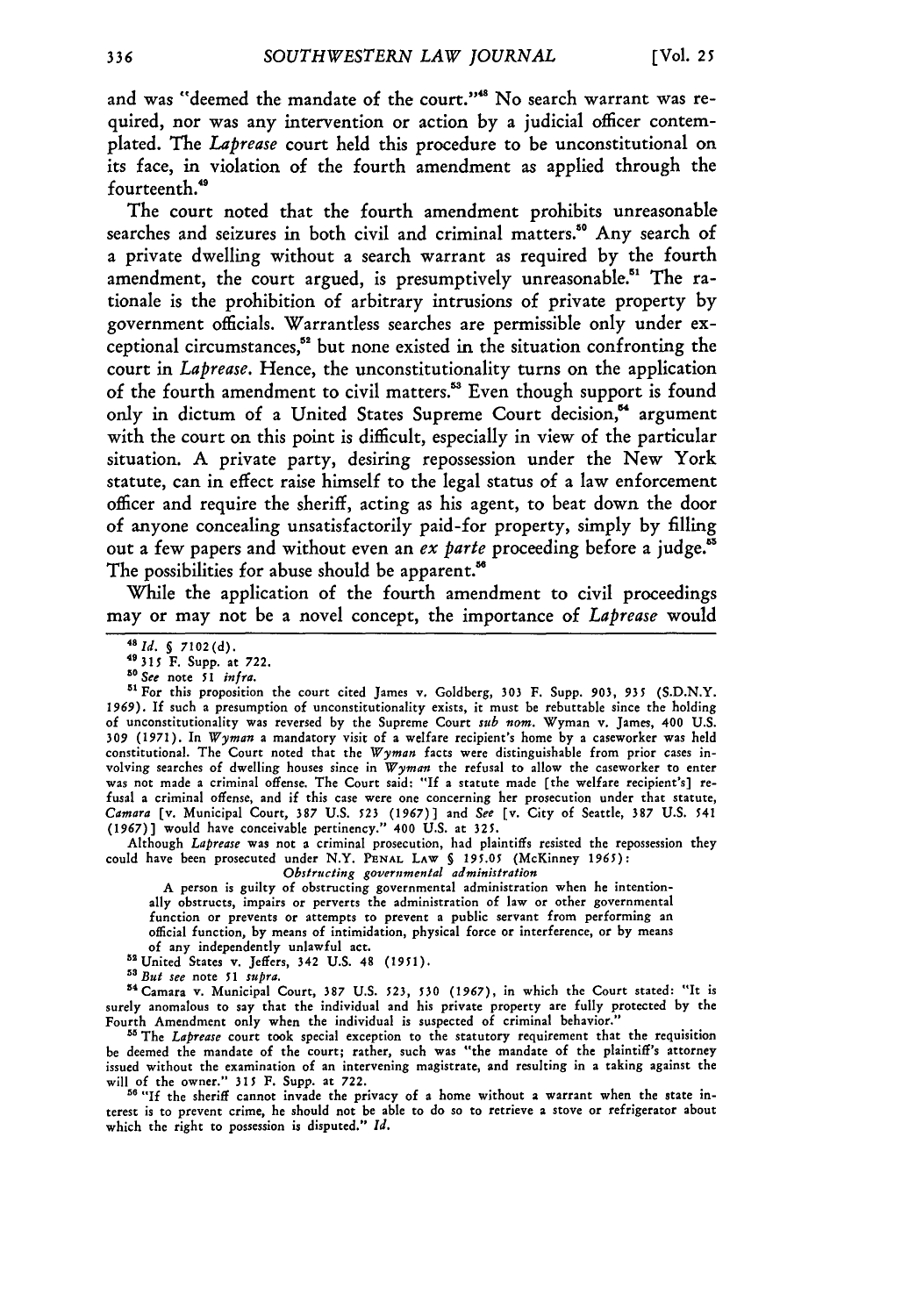appear to lie in the voiding of the New York statute under the due process clause of the fourteenth amendment.

*Due Process.* The court in *Laprease* equated the repossession of certain household furnishings and "other necessaries" with the loss of wages in Sniadach.<sup>57</sup> Both courts termed the property involved "special." In Sniadach, however, the Supreme Court defined precisely what property was to be included as "special"--wages. In *Laprease* "special" property seems to have no boundaries. No test is established to determine whether certain property is "special." By leaving this question unanswered, *Laprease* seemingly indicates that a characterization of property as "special" would turn on the exigencies of each case. The courts, in making such a determination, would not be bound to any limitations; rather, each determination would be based on the individual judgment of each court involved.

Interestingly, the court discussed the objectionable aspects of taking necessaries from persons because of the extreme hardships created." No mention was made of property that is not a necessary of daily life. A glance at the list of goods repossessed in *Laprease* would reveal examples of items that were only questionably necessaries." The court apparently thought it unwise to make fine distinctions. That the goods taken might have been necessaries was sufficient for the court to hold the prehearing seizure unreasonable. Had such a distinction been made, endless litigation might have been commenced by creditors in an attempt to distinguish between necessaries and non-necessaries.

In effect the court has pronounced unconstitutional those provisions of the statute that deny persons their "special" property without due process. The court determined that the statute was unconstitutional even as applied to a family above the poverty level<sup>60</sup> who might be able to redeem the property through a surety or by posting a bond as prescribed by the statute.<sup>61</sup> The objection to the statute is that it may take a person's property without notice and an opportunity to be heard. That he may be able to retrieve his property after a temporary taking does not obviate the lack of due process.

Another shortcoming of *Laprease* is its failure to explain whether the relevant provisions of the statute might be upheld if sufficient notice of a pending suit were given. The statute does not require the creditor to commence an action prior to serving the sheriff with the papers necessary to obtain repossession. **If** the creditor has not commenced an action he must serve upon the sheriff a summons and a complaint; but the sheriff is not statutorily required to serve upon the debtor any more than the affidavit, the requisition, and the undertaking.<sup>62</sup> Thus, the debtor may be

*<sup>57</sup> Id.* **at 723.**

**<sup>58</sup>** *Id.*

<sup>&</sup>quot; It is with difficulty that **an** 11-piece dinette set, **3** end tables, **and a record** player **can be** recognized **as** essentials. *See* **note 1** *supra.*

**<sup>&</sup>quot;°315 F.** Supp. **at 723.**

<sup>&</sup>quot;N.Y. **CIV. PRAC. LAW § 7102(f)** (McKinney **1963).** e2 **See** note *45 supra.*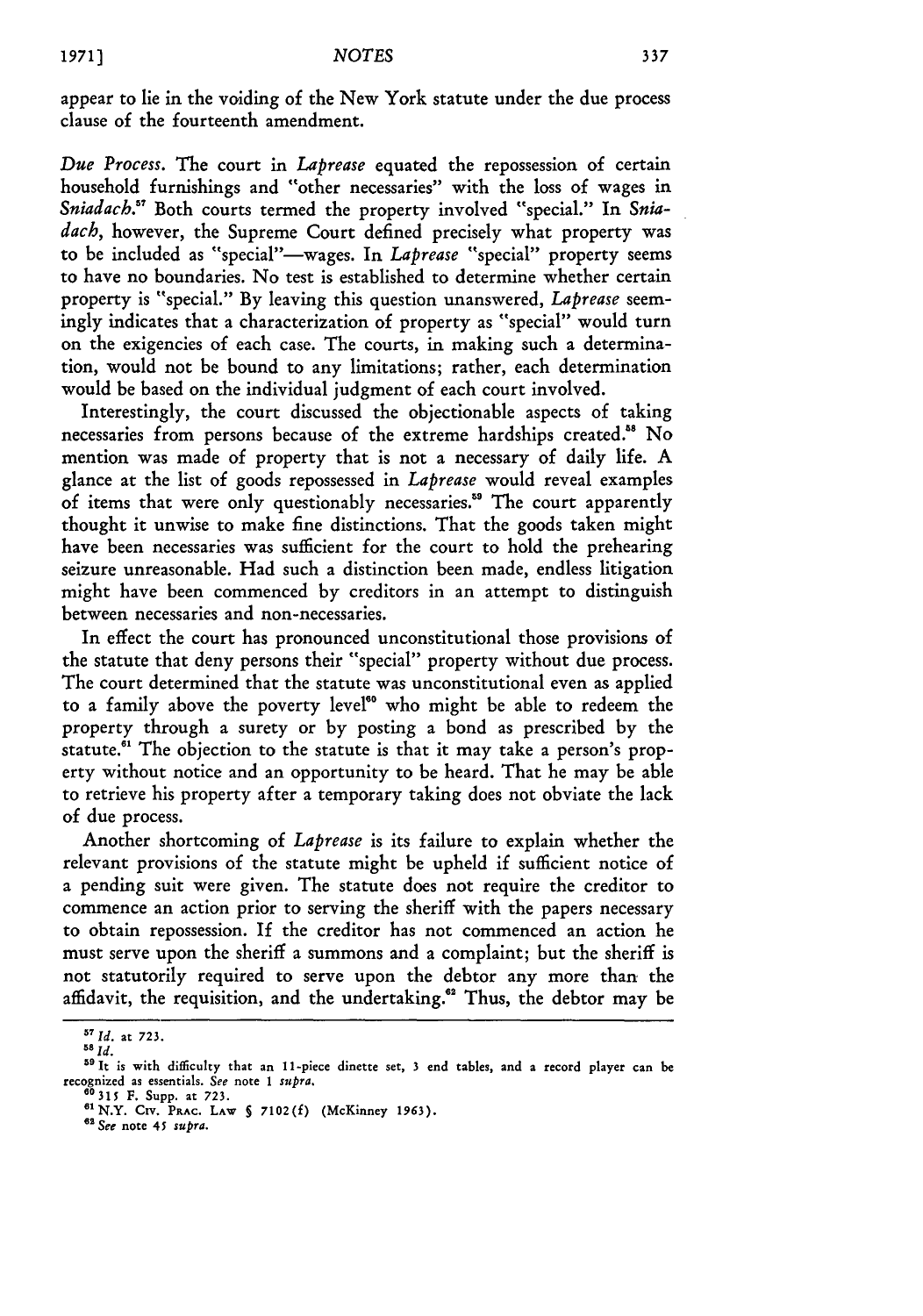uninformed as to the institution **of an** action by his creditor until some time after the property has been delivered to that creditor. The question whether the serving of a summons and a complaint prior to or simultaneously with the repossession would be sufficient notice of the pendency of the suit so as to justify a prehearing seizure remains unanswered.

An attempt was made by the defendants to establish the goods as either secured or unsecured. As previously noted," UCC section *9-503* permits nonjudicial repossession of a secured chattel in the event of a default. The defendants apparently hoped to establish the goods as secured and pleaded the UCC as a defense to their actions. The court rejected this contention, reasoning that the plaintiff's allegations that there had been no default and that in one instance no secured interest was held<sup>64</sup> dissolved the argument of defendants. Apparently then, any denial of default by a debtor would be sufficient to obviate this section of the UCC. Thus, if the court's reasoning were accepted by the United States Supreme Court or by other courts, the potential devastation of the spirit and intent of section *9-503* is obvious. The court defends its position by noting that the New York statute is not narrowly drawn to cover only secured transactions, but rather it applies to any replevin situation.

#### IV. **CONCLUSION**

Despite the fact that *Laprease* purports to meet the challenge **of** the constitutionality of nonjudicial repossessions, regretfully many questions remain. The failure of the court to limit the scope of "special" property indicates the difficulty of making such a determination except on a caseby-case basis-and then only at the whim of the judge involved. In the final analysis a determination of whether the property is "special" seems immaterial. Any deprivation of property without notice and the chance to be heard is a denial of procedural due process. That the taking is temporary or that the person so deprived is financially able to retrieve his property pursuant to the statute does not obviate the objection to the denial of due process. The court does not appear to make allowances for nonjudicial repossession even under extraordinary circumstances. The *Laprease* court, temporarily at least, has eradicated a centuries-old custom and right of nonjudicial repossession. This appears to have been done without due regard to the potential repercussions on the economic situation.

The *Laprease* court, in making the determination that the statute does not cover merely special situations and circumstances, gives no indication whether special circumstances might warrant the types of action contemplated under the statute. The holding requires notice and an opportunity to be heard. However, certain extraordinary circumstances, such as the situation where the defaulting vendee plans to remove himself and the goods in question from the jurisdiction of the court, may justify extra-

*e See* note **17** *supra,* and accompanying text.

<sup>&</sup>lt;sup>64</sup> Plaintiff Messler alleged that the vendor held no secured interest in the property which he threatened to seize. **315** F. Supp. at **723.**